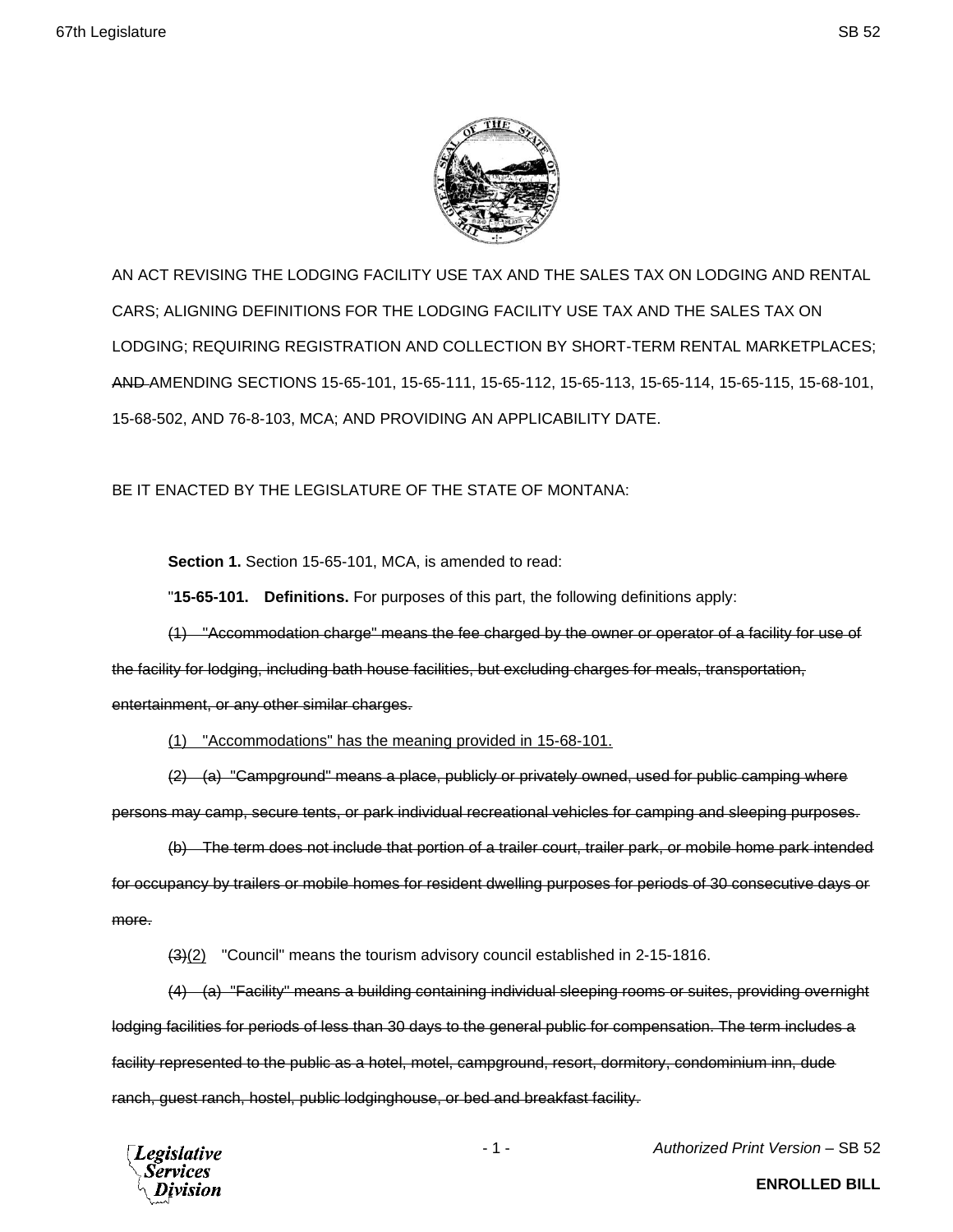(b) The term does not include any health care facility, as defined in 50-5-101, or any facility owned by a corporation organized under Title 35, chapter 2 or 3, that is used primarily by persons under the age of 18 years for camping purposes, any hotel, motel, hostel, public lodginghouse, or bed and breakfast facility whose average daily accommodation charge for single occupancy does not exceed 60% of the amount authorized under 2-18-501 for the actual cost of lodging for travel within the state of Montana, or any other facility that is rented solely on a monthly basis or for a period of 30 days or more.

 $\left(\frac{5}{3}\right)$  "Indian tourism region" includes the area recognized as being historically associated with the seven federally recognized reservations in Montana and the Little Shell Chippewa tribe.

(6)(4) "Nonprofit convention and visitors bureau" means a nonprofit corporation organized under Montana law and recognized by a majority of the governing body in the city, consolidated city-county, resort area, or resort area district in which the bureau is located.

(5) "Person" has the meaning provided in 15-68-101.

(6) "Purchaser" has the meaning provided in 15-68-101.

(7) "Regional nonprofit tourism corporation" means a nonprofit corporation organized under Montana law and recognized by the council as the entity for promoting tourism within one of several regions established by executive order of the governor.

(8) "Resort area" means an area established pursuant to 7-6-1508.

(9) "Resort area district" has the meaning provided in 7-6-1501.

(10) "Sales price" has the meaning provided in 15-68-101.

(11) "Seller" has the meaning provided in 15-68-101.

(12) "Short-term rental marketplace" has the meaning provided in 15-68-101."

**Section 2.** Section 15-65-111, MCA, is amended to read:

"**15-65-111. Tax rate.** (1) There is imposed on the user of a facility accommodations a tax at a rate

equal to 4% of the accommodation charge collected by the facility sales price paid by the purchaser.

(2) Accommodation charges do not include charges for rooms used for purposes other than lodging."

**Section 3.** Section 15-65-112, MCA, is amended to read:

**Legislative** Services ivision - 2 - *Authorized Print Version* – SB 52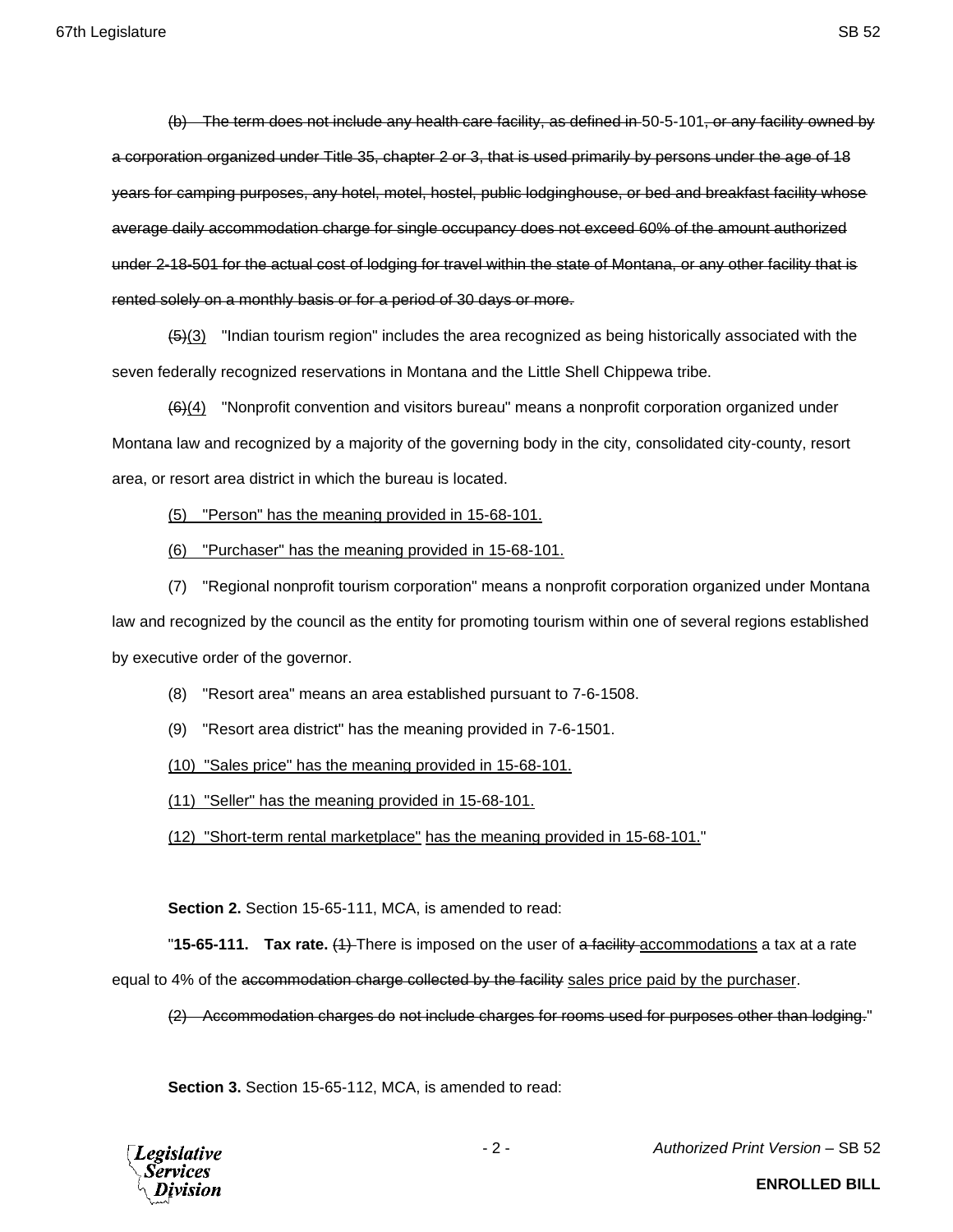"**15-65-112. Collection and reporting.** (1) The owner or operator of a facility seller of accommodations shall collect the tax imposed by 15-65-111.

(2) The owner or operator-seller shall report to the department of revenue, at the end of each calendar quarter, the gross receipts collected during that quarter attributable to accommodation charges for the use of the facility the sales price paid by the purchaser. The report is due on or before the last day of the month following the end of the calendar quarter and must be accompanied by a payment in an amount equal to the tax required to be collected under subsection (1) this section. "

**Section 4.** Section 15-65-113, MCA, is amended to read:

"**15-65-113. Audits -- records.** (1) The department of revenue may audit the books and records of any owner or operator seller to ensure that the proper amount of tax imposed by 15-65-111 has been collected. An audit may be done on the premises of the owner or operator of a facility seller or at any other convenient location.

(2) The department may request the owner or operator of a facility seller to provide the department with books, ledgers, registers, or other documents necessary to verify the correct amount of tax.

(3) The owner or operator of a facility-seller shall maintain and have available for inspection by the department books, ledgers, registers, or other documents showing the collection of accommodation charges sales price and tax collections for the preceding 5 years.

(4) Except in the case of a person who, with intent to evade the tax, purposely or knowingly files a false or fraudulent return violating the provisions of this part, the amount of tax due under any return must be determined by the department within 5 years after the return is made, and the department thereafter is barred from revising any such return or recomputing the tax due thereon after the department has determined the tax, and no proceeding in court for the collection of the tax may be instituted unless notice of any additional tax is provided within such the period.

(5) An application for revision may be filed with the department by an owner or operator of a facility a seller within 5 years from the original due date of the return."

**Section 5.** Section 15-65-114, MCA, is amended to read:

**Legislative** Services

- 3 - *Authorized Print Version* – SB 52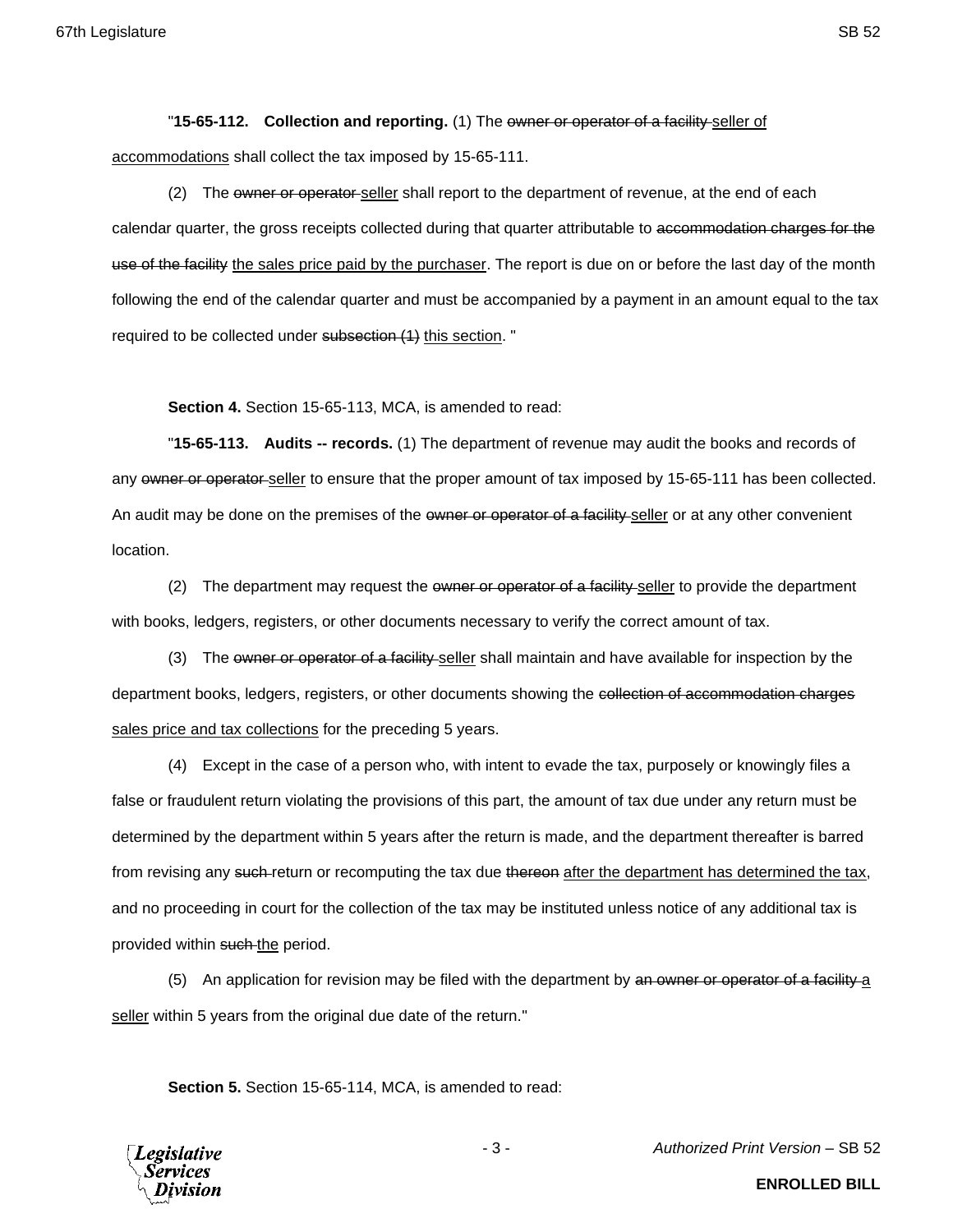# "**15-65-114. Registration number Seller's permit -- application to department -- collection by**

**short-term rental marketplace.** (1) The owner or operator of a facility shall apply to the department of revenue for a registration number.

(2) The application must be made on a form provided by the department.

(3) Upon completion of the application and delivery of the application to the department, the department must assign a registration number to the owner, operator, or facility, as appropriate.

(1) Before engaging in business within the state, a seller of accommodations must obtain a seller's permit in accordance with 15-68-401.

(2) A short-term rental marketplace shall register with the department of revenue and collect the tax imposed by this chapter as provided in [section 8]."

**Section 6.** Section 15-65-115, MCA, is amended to read:

"**15-65-115. Failure to pay or file -- penalty and interest -- review -- interest.** (1) An owner or operator of a facility A seller who fails to file the report as required by 15-65-112 must be assessed a penalty as provided in 15-1-216. The department may waive any penalty as provided in 15-1-206.

(2) An owner or operator of a facility A seller who fails to make payment or fails to report and make payment as required by 15-65-112 must be assessed penalty and interest as provided in 15-1-216. The department may waive any penalty pursuant to 15-1-206.

(3) (a) If an owner or operator of a facility a seller fails to file the report required by 15-65-112 or if the department determines that the report understates the amount of tax due, the department may determine the amount of the tax due and assess that amount against the owner or operator seller. The provisions of 15-1-211 apply to any assessment by the department. The taxpayer seller may seek review of the assessment pursuant to 15-1-211.

(b) When a deficiency is determined and the tax becomes final, the department shall mail a notice and demand for payment to the owner or operator seller. Penalty and interest must be added to any deficiency assessment as provided in 15-1-216."

**Section 7.** Section 15-68-101, MCA, is amended to read:

**Legislative** *Services* Division

**ENROLLED BILL**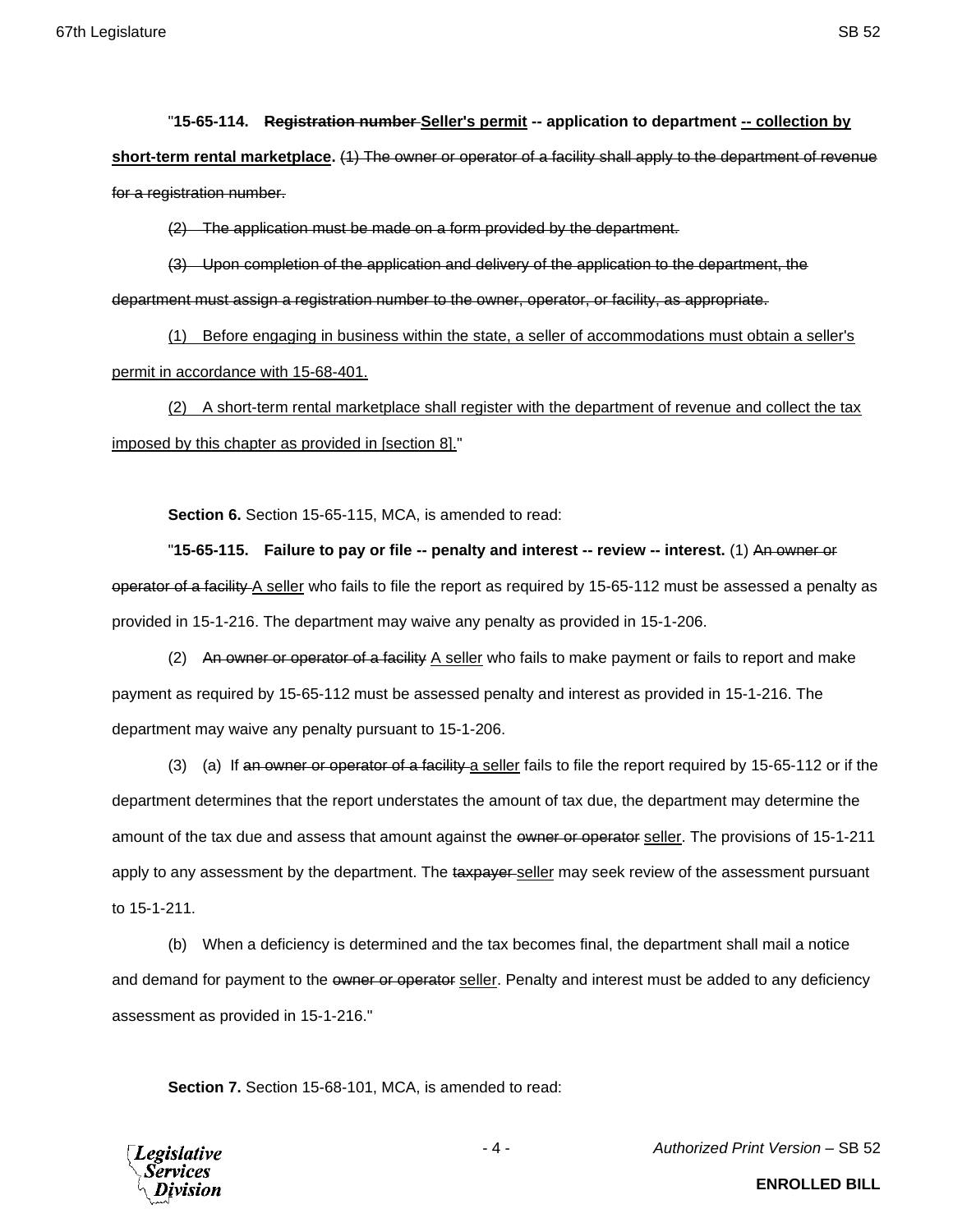"**15-68-101. Definitions.** For purposes of this chapter, unless the context requires otherwise, the following definitions apply:

(1) (a) "Accommodations" means a building or structure containing individual sleeping rooms or suites that provides overnight lodging facilities for periods of less than 30 days to the general public for compensation short-term rentals or individual sleeping rooms, suites, camping spaces, or other units offered for overnight lodging periods of less than 30 days to the general public for compensation.

(b) Accommodations includes a facility-include units located in property represented to the public as a hotel, motel, campground, resort, dormitory, condominium inn, dude ranch, guest ranch, hostel, public lodginghouse, or bed and breakfast facility, vacation home, home, apartment, timeshare, room, or rooms rented by or on behalf of the owner or seller.

(c) The term does not include:

(i) a health care facility, as defined in  $50-5-101$ ;

(ii) any facility owned by a corporation organized under Title 35, chapter 2 or  $3\frac{1}{2}$ ;

(iii) a facility that is used primarily by persons under 18 years of age for camping purposes<sub> $\tau$ </sub>; or any hotel, motel, hostel, public lodginghouse, or bed and breakfast facility whose average daily accommodation charge for single occupancy does not exceed 60% of the amount authorized under 2-18-501 for the actual cost of lodging for travel within the state of Montana, or any other facility that is rented solely on a monthly basis or for a period of 30 days or more

(iv) rooms or spaces offered separately to the general public for nonlodging purposes, including meeting, conference, or banquet spaces.

(2) (a) "Admission" means payment made for the privilege of being admitted to a facility, place, or event.

(b) The term does not include payment for admittance to a movie theater or to a sporting event sanctioned by a school district, college, or university.

 $\left(4\right)(2)$  (a) "Base rental charge" means the following:

(i) charges for time of use of the rental vehicle and mileage, if applicable;

(ii) charges accepted by the renter for personal accident-insurance;

(iii) charges for additional drivers or underage drivers; and and



- 5 - *Authorized Print Version* – SB 52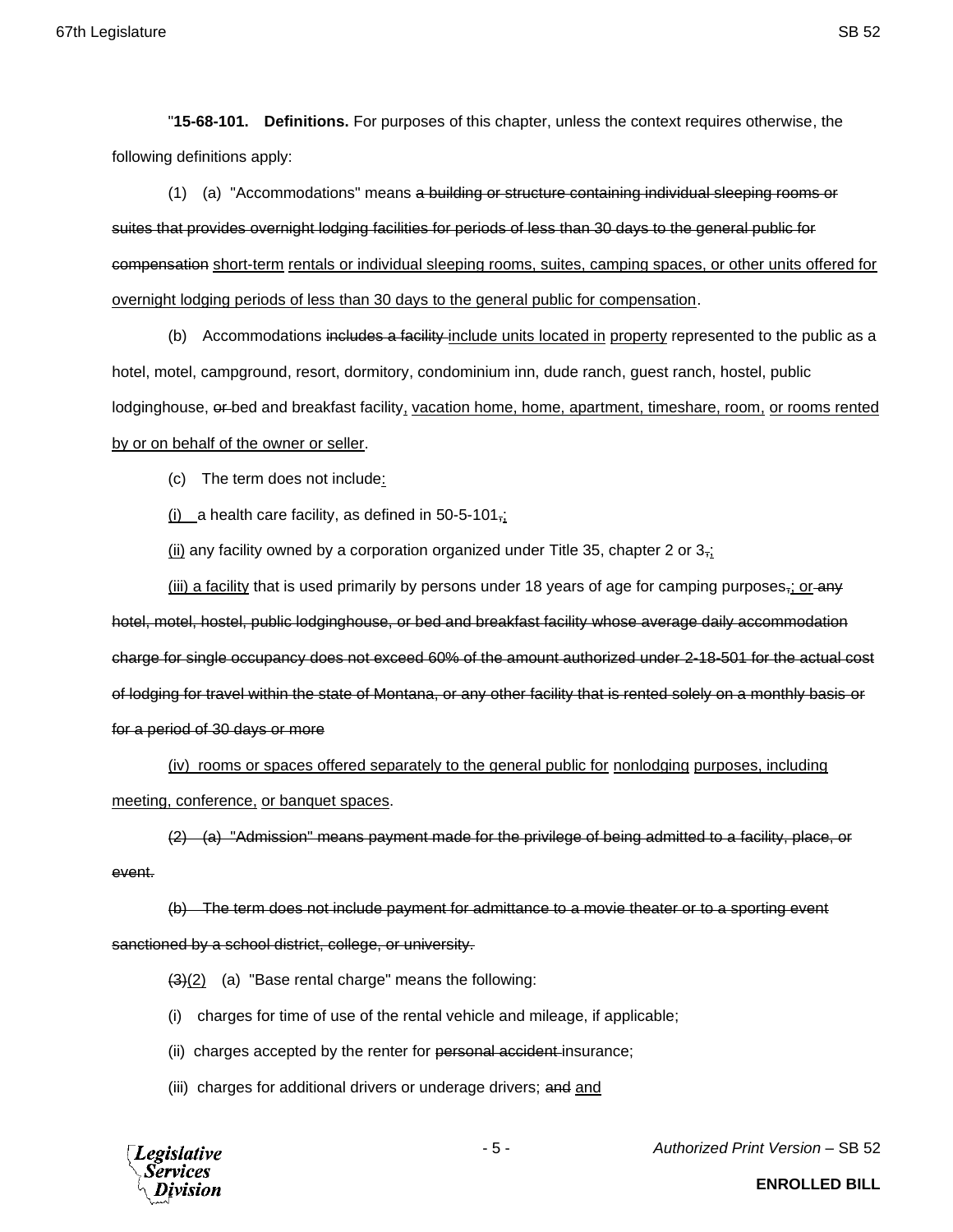67th Legislature SB 52

(iv) charges for child safety restraints, luggage racks, ski racks, or other accessory equipment for the rental vehicle.

(b) The term does not include:

(i) rental vehicle price discounts allowed and taken;

 $(iii)(ii)$  rental vehicle price discounts allowed and taken;

(ii) rental charges or other charges or fees imposed on the rental vehicle owner or operator for the privilege of operating as a concessionaire at an airport terminal building;

 $(iii)(iii)$  motor fuel;

 $(iv)(iv)$  intercity rental vehicle drop charges; or

 $\leftrightarrow$  (v) taxes imposed by the federal government or by state or local governments.

 $(4)(3)$  (a) "Campground" means a place used for public camping where persons may camp, secure tents, or park individual recreational vehicles for camping and sleeping purposes.

(b) The term does not include that portion of a trailer court, trailer park, or mobile home park intended for occupancy by trailers or mobile homes for resident dwelling purposes for periods of 30 consecutive days or more.

 $\frac{45}{4}$  "Engaging in business" means carrying on or causing to be carried on any activity with the purpose of receiving direct or indirect benefit.

(6) (a) "Lease", "leasing", or "rental" means any transfer of possession or control of tangible personal property for a fixed or indeterminate term for consideration. A lease or rental may include future options to purchase or extend.

(b) Lease or rental includes agreements covering motor vehicles and trailers when the amount of consideration may be increased or decreased by reference to the amount realized upon sale or disposition of the property, as defined in 26 U.S.C. 7701(h)(1).

(c) The term does not include:

(i) a transfer of possession or control of property under a security agreement or deferred payment plan that requires the transfer of title upon completion of the required payments;

(ii) a transfer of possession or control of property under an agreement that requires the transfer of title upon completion of required payments and payment of an option price that does not exceed the greater of \$100



- 6 - *Authorized Print Version* – SB 52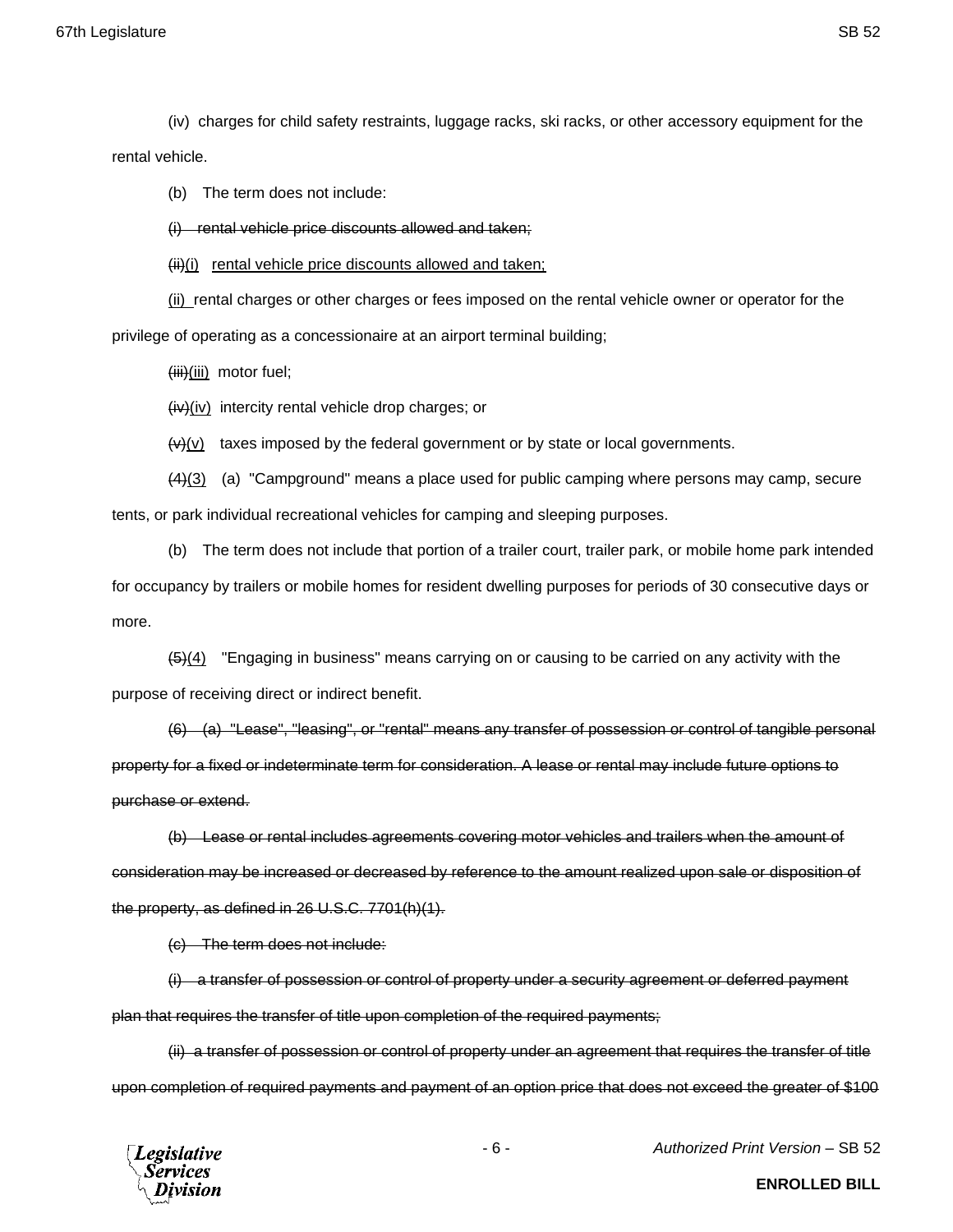or 1% of the total required payments; or

(iii) providing tangible personal property with an operator if an operator is necessary for the equipment to perform as designed and not just to maintain, inspect, or set up the tangible personal property.

(d) This definition must be used for sales tax and use tax purposes regardless of whether a transaction is characterized as a lease or rental under generally accepted accounting principles, the Internal Revenue Code, the Montana Uniform Commercial Code, or other provisions of federal, state, or local law.

(e) This definition must be applied only prospectively from the date of adoption and has no retroactive impact on existing leases or rentals.

 $(7)(5)$  (a) "Motor vehicle" means:

(i) a light vehicle as defined in  $61-1-101$ ;

 $(iii)$  a motorcycle as defined in 61-1-101;

(iii) a motor-driven cycle as defined in  $61-1-101$ <sub>7</sub>;

(iv) a quadricycle as defined in  $61-1-101$ <sub>7</sub>;

 $(v)$  a motorboat or a sailboat as defined in 23-2-502, or

(vi) an off-highway vehicle as defined in 23-2-801 that:

 $(ii)(A)$  is rented for a period of not more than 30 days;

 $(H)$  is rented without a driver, pilot, or operator; and

 $(HH)(C)$  is designed to transport 15 or fewer passengers.

(b) Motor vehicle includes:

(i) a rental vehicle rented pursuant to a contract for insurance; and

(ii) a truck, trailer, or semitrailer that has a gross vehicle weight of less than 22,000 pounds, that is

rented without a driver, and that is used in the transportation of personal property.

(c) The term does not include farm vehicles, machinery, or equipment.

(6) "Online hosting platform" means any person that provides an online application, software, website,

or system through which a seller may advertise, rent, or furnish accommodations or rental vehicles, and

through which a purchaser may arrange for use of those accommodations or the use or lease of rental vehicles.

Online hosting platforms include any online travel company or third-party reservation intermediary that

facilitates the sale or use of accommodations or rental vehicles.



- 7 - *Authorized Print Version* – SB 52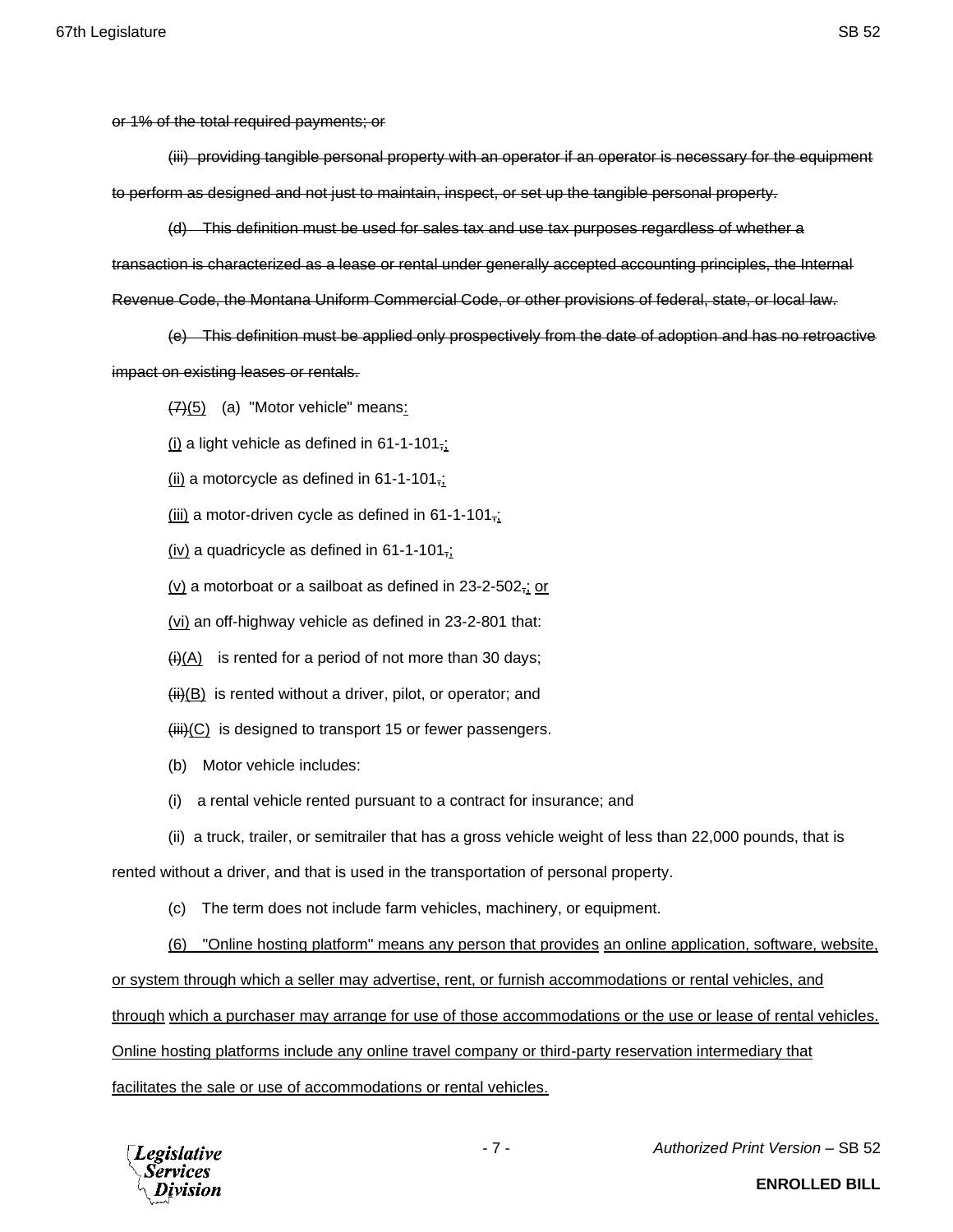(8) "Permit" or "seller's permit" means a seller's permit as described in 15-68-401.

(9)(7) "Person" means an individual, estate, trust, fiduciary, corporation, partnership, limited liability company, limited liability partnership, online hosting platform, or any other legal entity.

(10)(8) "Purchaser" means a person to whom a sale of personal property accommodations or a rental vehicle is made or to whom a service is furnished.

 $(11)(9)$  "Rental vehicle" means a motor vehicle that is used for or by a person other than the owner of the motor vehicle through an arrangement and for consideration.

 $(12)(10)$  "Retail sale" means any sale, lease, or rental for any purpose other than for resale, sublease, or subrent.

(13)(11) "Sale" or "selling" means the transfer rental or use of property accommodations or rental vehicles for consideration or the performance of a service for consideration.

(44)(12) (a) "Sales price" applies to the measure subject to sales the tax under Title 15, chapter 65, and this chapter and means the total amount  $\theta$ -paid by the purchaser in the form of consideration, including cash, credit, property, and services, for which personal property or sales of accommodations, rental vehicles, or services are provided, sold, leased, or rented or valued in money, whether received in money or otherwise, without any deduction for the following:

(i) the seller's cost of the property sold;

(ii) the cost of materials used, labor or service costs, interest, losses, all costs of transportation to the seller, all taxes imposed on the seller, and any other expense of the seller;

(iii) charges by the seller for any services necessary to complete the sale, other than delivery and

#### installation charges;

- (iv) delivery charges; or
- (v) installation charges;

(vi) the value of exempt personal property given to the purchaser when taxable and exempt personal property have been bundled together and sold by the seller as a single product or piece of merchandise; and

(vii) credit for any trade-in.

(b) The amount received for charges listed in subsections  $(14)(a)(iii)$   $(12)(a)(ii)$  through  $(14)(a)(iii)$  $(12)(a)(v)$  are excluded from the sales price if they are separately stated on the invoice, billing, or similar



- 8 - *Authorized Print Version* – SB 52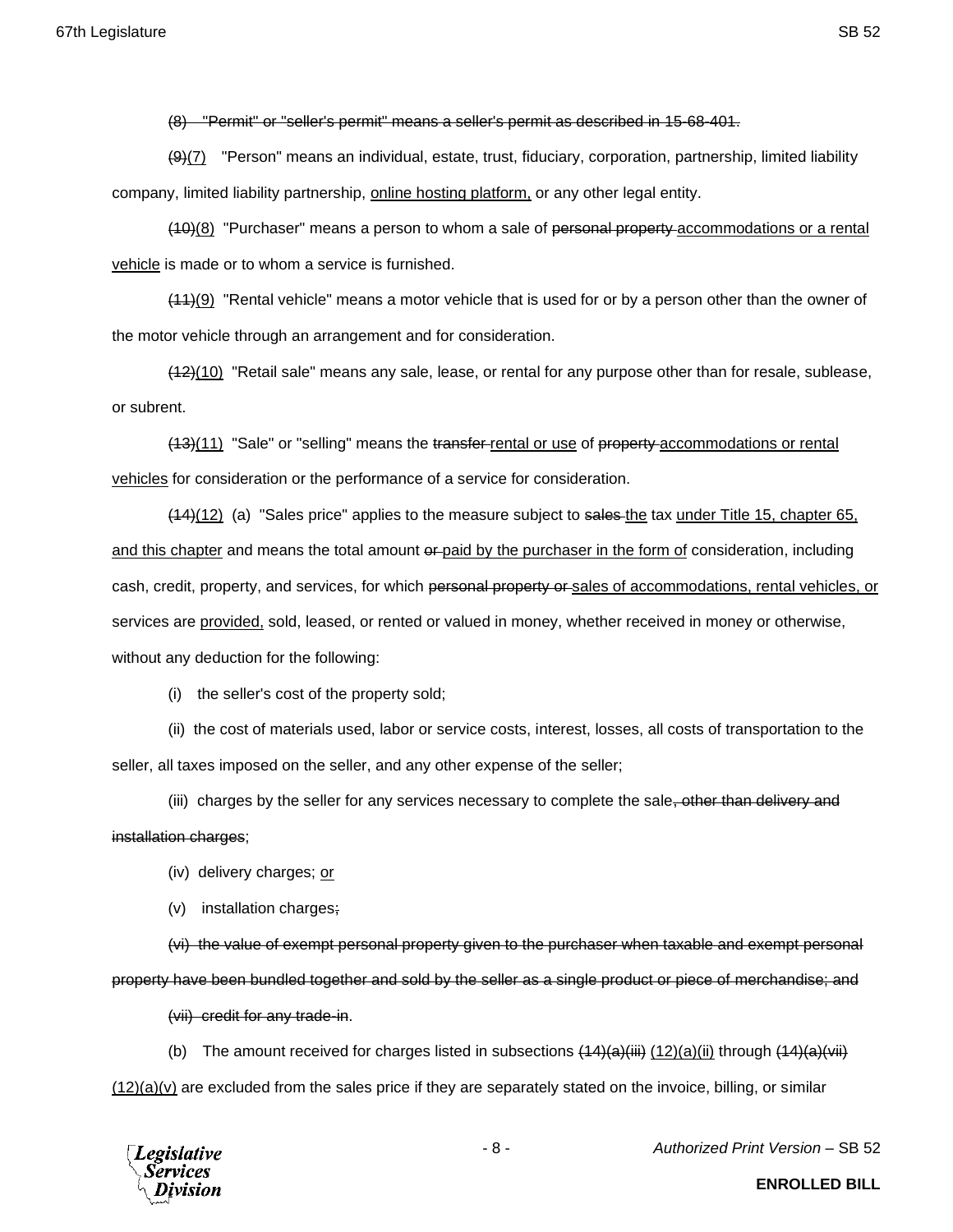document given to the purchaser and the charge is not subject to subsection (12)(d).

(c) The term does not include:

(i) discounts, including cash, term, or coupons that are not reimbursed by a third party that are allowed by a seller and taken by a purchaser on a sale;

(ii) interest, financing, and carrying charges from credit extended on the sale of personal property or services if the amount is separately stated on the invoice, bill of sale, or similar document given to the purchaser; or

(iii) any taxes legally imposed directly on the consumer that are separately stated on the invoice, bill of sale, or similar document given to the purchaser.

(d) In an exchange in which the money or other consideration received does not represent the value of the property or service exchanged, sales price means the reasonable value of the property or service exchanged.

(e) When the sale of property or services is made under any type of charge or conditional or timesales contract or the leasing of property is made under a leasing contract, the seller or lessor shall treat the sales price, excluding any type of time-price differential, under the contract as the sales price at the time of the sale.

(c) The term does not include:

(i) charges for meals, transportation, entertainment, or any other similar charges; or

(ii) any taxes legally imposed directly on the consumer that are separately stated on the invoice, bill of sale, or similar document given to the purchaser.

 $\left\langle \Theta \right\rangle$ (d) Unless specifically excluded, sales price includes any separate charge or fee that a purchaser must pay to facilitate the sale or rental of the accommodations or rental vehicle, including a fee or a service, commission, or other charge by an online hosting platform.

(15)(13) "Sales tax" and "use tax" mean the applicable tax imposed by 15-68-102.

(16)(14) "Seller" means a person that makes sales, leases, or rentals of personal property or services makes sales of accommodations or rental vehicles, including an online hosting platform.

(17)(15) (a) "Service" means an activity that is engaged in for another person for consideration and that is distinguished from the sale or lease of property accommodations or rental vehicles. Service includes



- 9 - *Authorized Print Version* – SB 52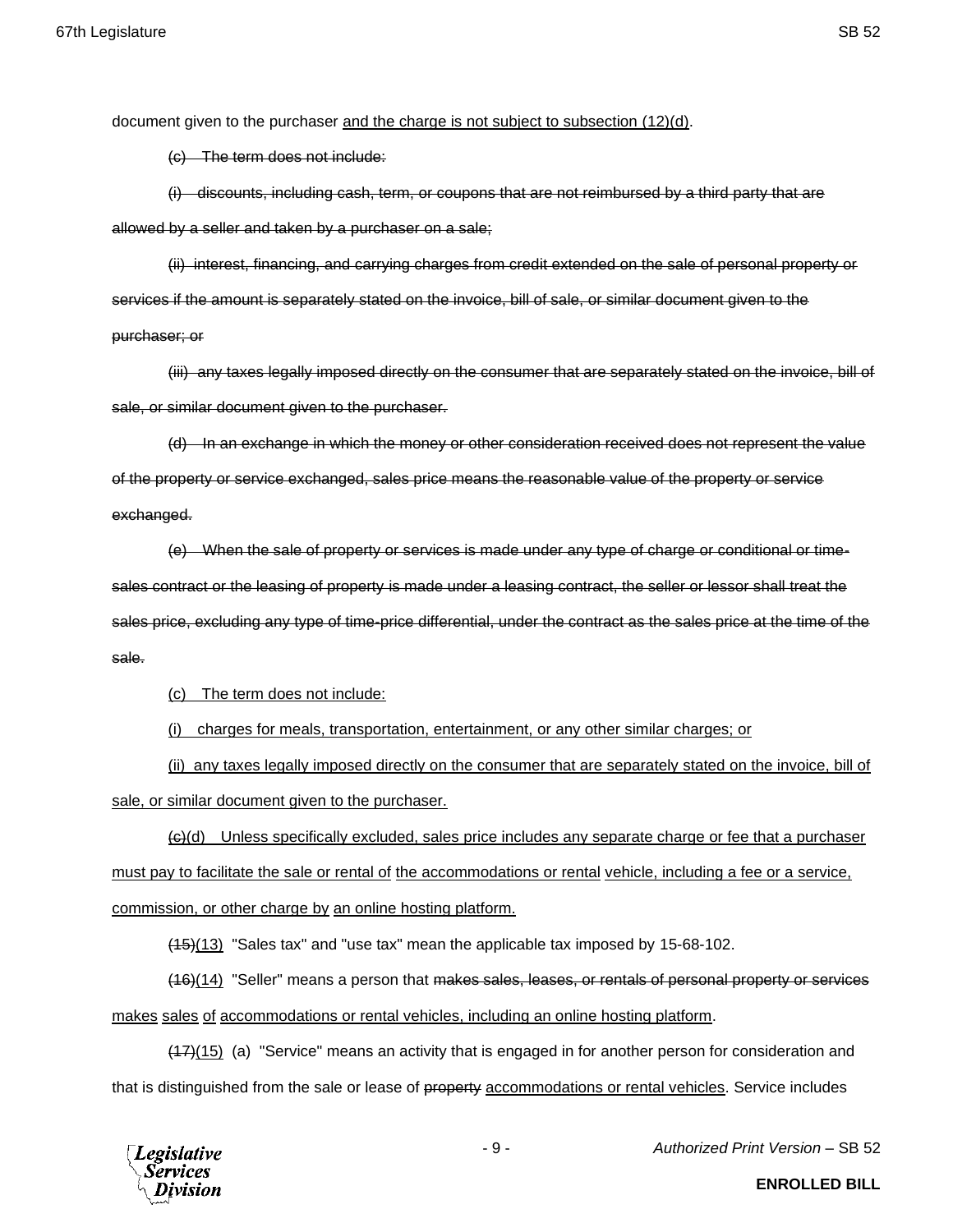activities performed by a person for its members or shareholders an online hosting platform.

(b) In determining what a service is, the intended use, principal objective, or ultimate objective of the contracting parties is irrelevant.

(16) "Short-term rental" means any individually or collectively owned single-family house or dwelling unit or any unit or group of units in a condominium, cooperative, or timeshare, or owner-occupied residential home that is offered for a fee for 30 days or less.

(17) "Short-term rental marketplace" means a person that provides a platform through which a seller or the authorized agent of the seller offers a short-term rental to an occupant.

(18) "Timeshare" means any facility for which multiple parties or individuals own a right to use the facility, for lodging purposes, and these parties or individuals do not hold claim to ownership of the physical property.

(18) "Use" or "using" includes use, consumption, or storage, other than storage for resale or for use solely outside this state, in the ordinary course of business."

**Section 8. Short-term rental marketplace registration -- collection of tax.** (1) A short-term rental marketplace shall register with the department of revenue for collection, reporting, and payment of the tax provided for in Title 15, chapter 65, and this chapter on short-term rentals due from sellers on any sale facilitated by the short-term rental marketplace.

(2) A short-term rental marketplace shall collect, report, and pay taxes imposed by Title 15, chapter 65, and this chapter.

(3) The tax collected under Title 15, chapter 65, and this chapter, is on the sales price, as defined in 15-68-101.

(4) Unless approved to do otherwise by the department, a short-term rental marketplace selling accommodations at two or more short-term rentals shall file a separate return for each separate short-term rental if each separate short-term rental is in a different city, county, or tourism region.

**Section 9.** Section 15-68-502, MCA, is amended to read:

"**15-68-502. Returns -- payment -- authority of department.** (1) (a) Except as provided in



- 10 - *Authorized Print Version* – SB 52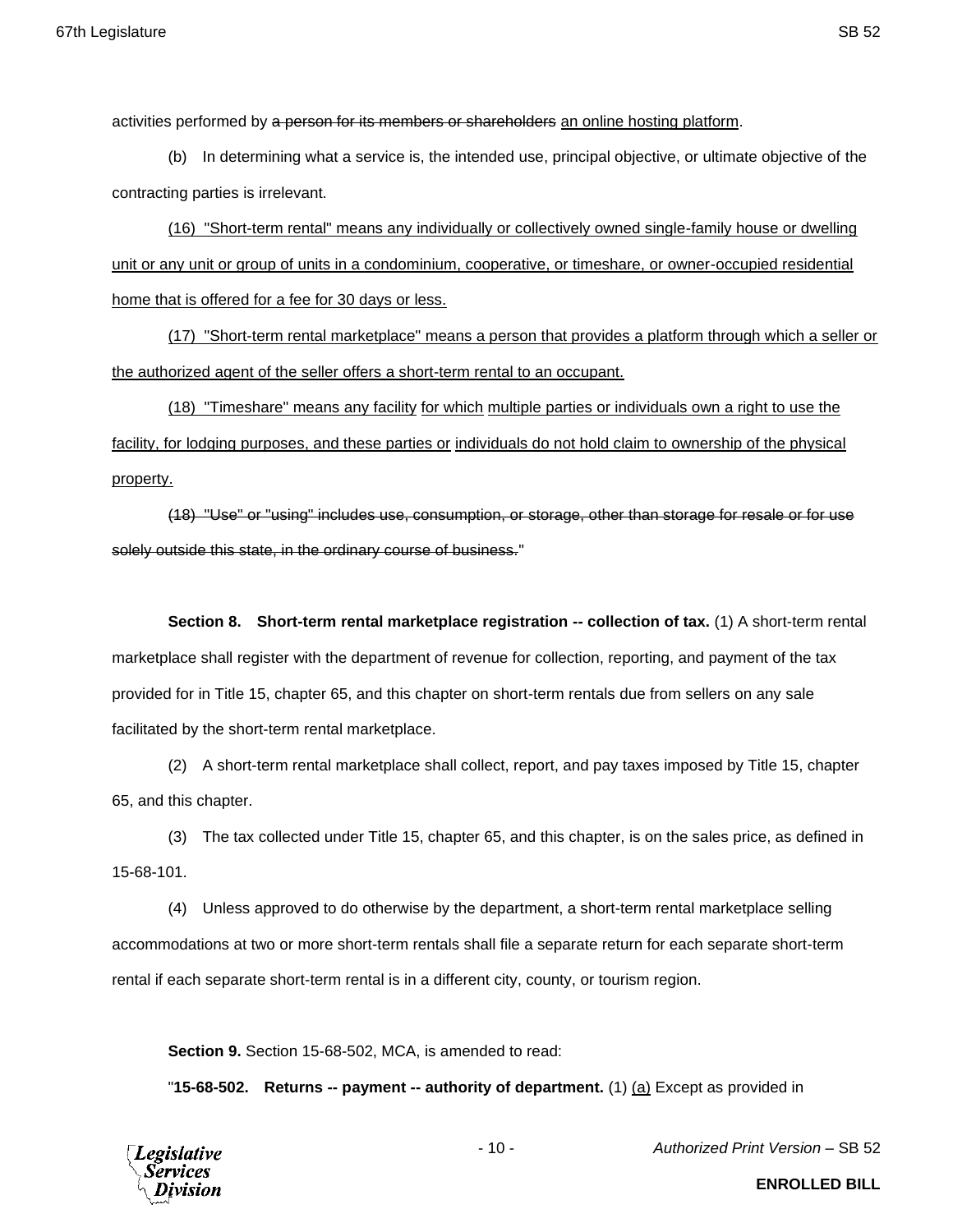payment of the tax for the preceding quarter must be filed with the department.

(b) Each person engaged in business within this state or using property or services within this state that are subject to tax under this chapter shall file a return.

 $(c)$  A person making retail sales at two or more places of business shall file a separate return for each separate place of business.

(2) A person who has been issued a seasonal seller's permit shall file a return and pay the tax on the date or dates set by the department.

(3) (a) For the purposes of the sales tax or use tax, a return must be filed by:

(i) a retailer required to collect the tax; and

(ii) a person that:

(A) purchases any items the storage, use, or other consumption of which is subject to the sales tax or use tax; and

(B) has not paid the tax to a retailer required to pay the tax.

(b) Each return must be authenticated by the person filing the return or by the person's agent authorized in writing to file the return.

(4) (a) A person required to collect and pay to the department the taxes imposed by this chapter shall keep records, render statements, make returns, and comply with the provisions of this chapter and the rules prescribed by the department. Each return or statement must include the information required by the rules of the department.

(b) For the purpose of determining compliance with the provisions of this chapter, the department is authorized to examine or cause to be examined any books, papers, records, or memoranda relevant to making a determination of the amount of tax due, whether the books, papers, records, or memoranda are the property of or in the possession of the person filing the return or another person. In determining compliance, the department may use statistical sampling and other sampling techniques consistent with generally accepted auditing standards. The department may also:

(i) require the attendance of a person having knowledge or information relevant to a return;



- 11 - *Authorized Print Version* – SB 52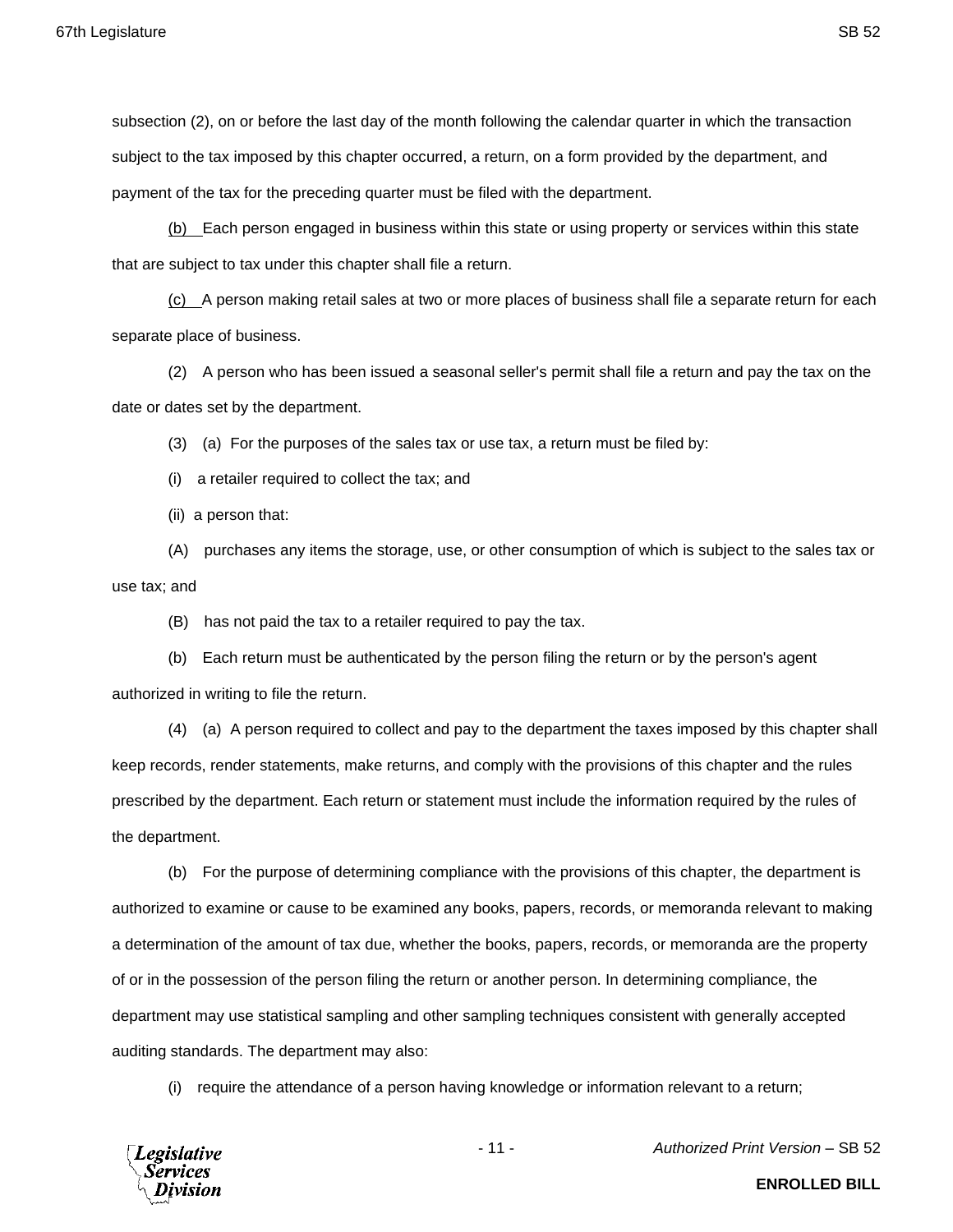(ii) compel the production of books, papers, records, or memoranda by the person required to attend;

(iii) implement the provisions of 15-1-703 if the department determines that the collection of the tax is

or may be jeopardized because of delay;

- (iv) take testimony on matters material to the determination; and
- (v) administer oaths or affirmations.
- (5) Pursuant to rules established by the department, returns may be computer-generated and

electronically filed."

**Section 10.** Section 76-8-103, MCA, is amended to read:

"**76-8-103. Buildings for lease or rent -- exemptions.** (1) A building created for lease or rent on a single tract is exempt from the provisions of this part if:

(a) the building is in conformance with applicable zoning regulations adopted pursuant to Title 76,

chapter 2, parts 1 through 3, provided that the zoning contains the elements of 76-8-107; or

- (b) when applicable zoning regulations are not in effect:
- (i) the building was in existence or under construction before September 1, 2013;
- (ii) the building is a facility provides accommodations as defined in 45-65-101 15-68-101 that is are subject to the lodging facility use tax under Title 15, chapter 65, except for recreational camping vehicles or mobile home parks;
	- (iii) the building is created for lease or rent for farming or agricultural purposes;
	- (iv) the building is not served by water and wastewater and will not be leased or rented;

(v) the building is served by water and wastewater and the landowner records a notarized declaration with the clerk and recorder of the county in which the property is located stating that the proposed building will not be leased or rented. The declaration recorded pursuant to this subsection (1)(b)(v) runs with the land and is binding on the landowner and all subsequent landowners and successors in interest to the property. The declaration must include but is not limited to:

- (A) the name and address of the landowner;
- (B) a legal description of the tract upon which the proposed building will be located; and
- (C) a specific description of the building on the tract of record.

**Legislative** Services

- 12 - *Authorized Print Version* – SB 52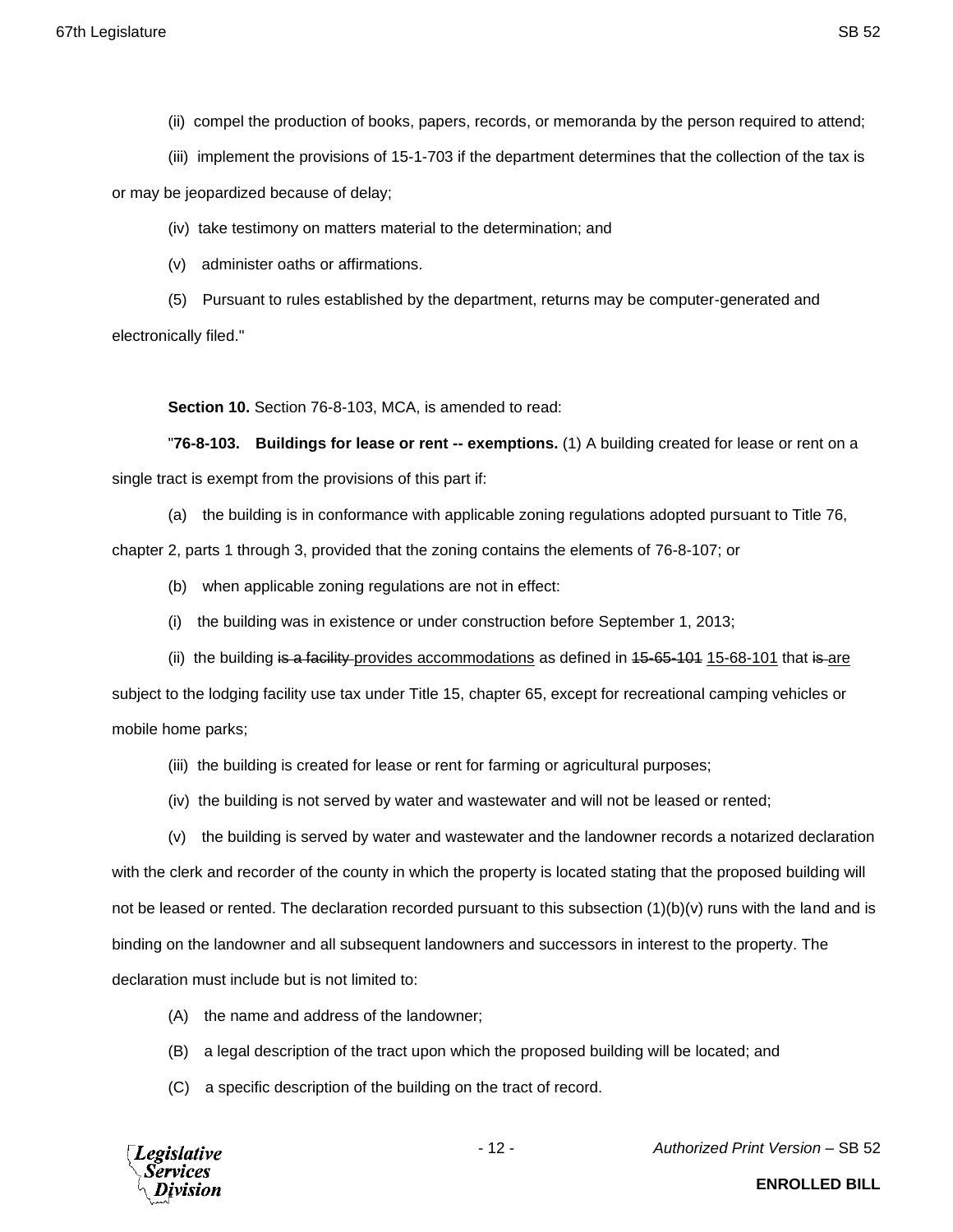(2) Any building that is exempt under subsection (1) from the provisions of this part and that is or will be served by water or wastewater must be in compliance with the provisions of 76-8-106.

(3) The exemption provided in subsection (1)(b)(i) is limited to the first three buildings created for lease or rent on a single tract."

**Section 11. Notification to tribal governments.** The secretary of state shall send a copy of [this act] to each federally recognized tribal government in Montana.

**Section 12. Codification instruction.** [Section 8] is intended to be codified as an integral part of Title 15, chapter 68, and the provisions of Title 15, chapter 68, apply to [section 8].

**Section 13. Saving clause.** [This act] does not affect rights and duties that matured, penalties that were incurred, or proceedings that were begun before [the effective date of this act].

**Section 14. Applicability.** [This act] applies to sales made on or after October 1, 2021.

- END -

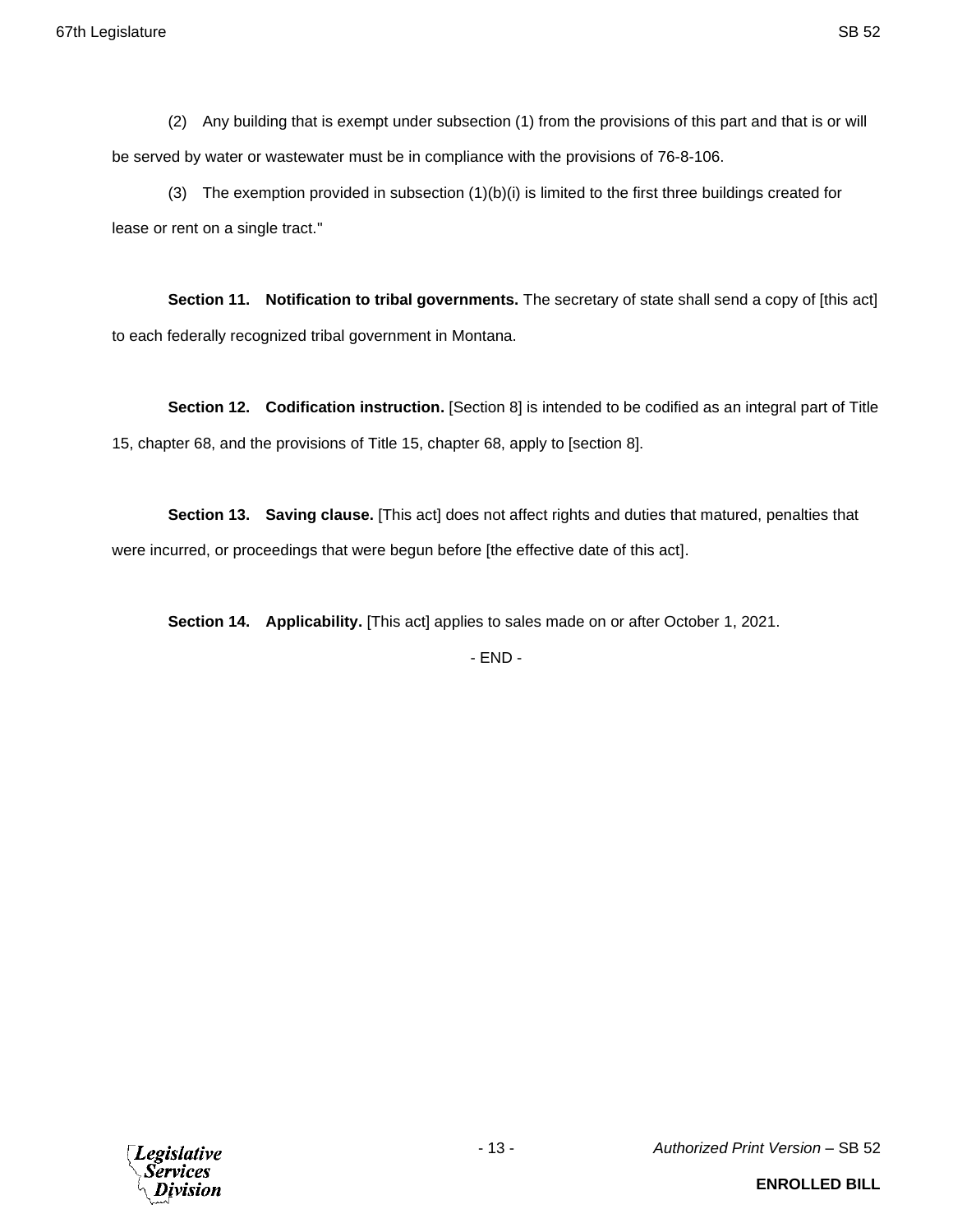I hereby certify that the within bill,

SB 52, originated in the Senate.

Secretary of the Senate

President of the Senate

| Signed this | uav    |
|-------------|--------|
|             | 111'11 |
| $\Omega$    |        |

\_\_\_\_\_\_\_\_\_\_\_\_\_\_\_\_\_\_\_\_\_\_\_\_\_\_\_\_\_\_\_\_\_\_\_\_\_\_\_\_\_\_\_

\_\_\_\_\_\_\_\_\_\_\_\_\_\_\_\_\_\_\_\_\_\_\_\_\_\_\_\_\_\_\_\_\_\_\_\_\_\_\_\_\_\_\_

Speaker of the House

| Signed this |  |
|-------------|--|
| $\Omega'$   |  |

\_\_\_\_\_\_\_\_\_\_\_\_\_\_\_\_\_\_\_\_\_\_\_\_\_\_\_\_\_\_\_\_\_\_\_\_\_\_\_\_\_\_\_